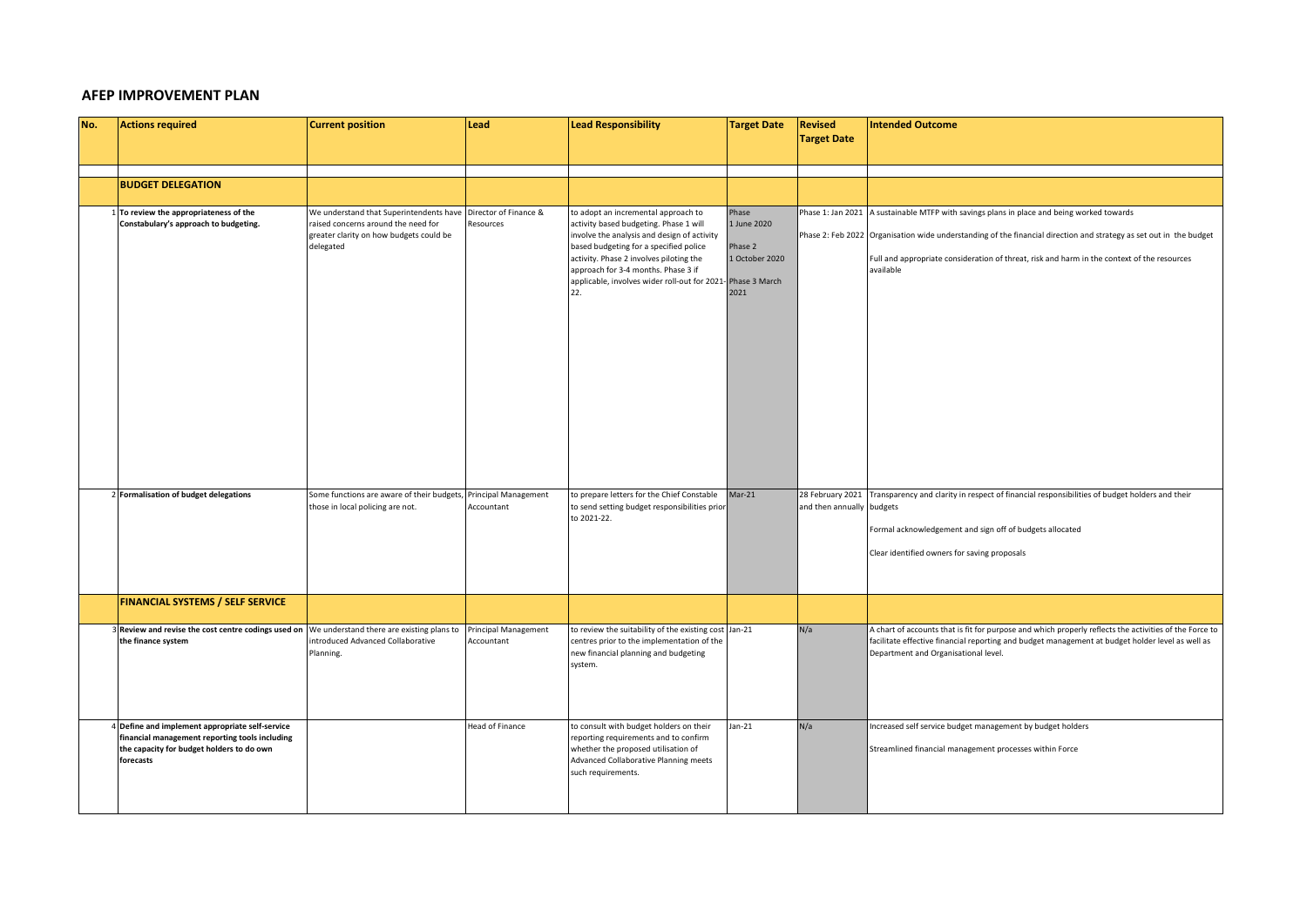| <b>FINANCE BUSINESS PARTNERING</b>                                                                                                                     |                                                                                                                                                                                     |                        |                                                                                                                                               |          |                            |                                                                                                                                                                                                                                                                                                                                                                                                                                                                                                                              |
|--------------------------------------------------------------------------------------------------------------------------------------------------------|-------------------------------------------------------------------------------------------------------------------------------------------------------------------------------------|------------------------|-----------------------------------------------------------------------------------------------------------------------------------------------|----------|----------------------------|------------------------------------------------------------------------------------------------------------------------------------------------------------------------------------------------------------------------------------------------------------------------------------------------------------------------------------------------------------------------------------------------------------------------------------------------------------------------------------------------------------------------------|
| 5 Develop and implement finance business<br>partnering model in finance function.                                                                      | We understand that there are plans to<br>assign the management accountants to<br>support local policing, BCH collaboration<br>and Cambridgeshire support functions<br>respectively. | <b>Head of Finance</b> | To review such proposals and to update<br>job descriptions in the finance team<br>accordingly.                                                | 31.08.20 | 31.12.20                   | A finance team that has greater variety and job satisfaction, development of organisation wide<br>knowledge of all finance business partners and enhanced resilience as a result.<br>Clarity through job descriptions as to the requirements of the role and also in the event of any<br>future recruitment<br>Ultimately enhanced budget responsibility being held by budget holders supported and<br>challenged appropriately by the finance business partners leading to greater business<br>transformation opportunities |
| Reduce/minimize transactional work undertaken<br>in the finance function to support development of<br>finance business partnering                      | It is not yet clear how existing<br>transactional responsibilities can be<br>reduced, or whether training is in place                                                               | <b>Head of Finance</b> | It is not yet clear how existing<br>transactional responsibilities can be<br>reduced.                                                         |          | 31.03.20                   | Reduced transactional requierments on the finance team creating greater capacity to undertake<br>finance business partnering to support and drive efficiecy and transformation.<br>An optimum balance of self-service for budget holders and the suppport they need from finance<br>for transactional activities.<br>Improved audit trail and accountability through workflow processes in e-procurement.                                                                                                                    |
| 7 Provision of training and guidance.                                                                                                                  |                                                                                                                                                                                     | <b>Head of Finance</b> | To arrange suitable training, such as the<br>CIPFA FPB accreditation course as required                                                       | 31.10.20 | 31.12.20                   | Development of the finance team to give them the tools and confidence to provide effective<br>finance business partnering services to the organisation.                                                                                                                                                                                                                                                                                                                                                                      |
| <b>BUDGET HOLDER ACCOUNTABILITY</b>                                                                                                                    |                                                                                                                                                                                     |                        |                                                                                                                                               |          |                            |                                                                                                                                                                                                                                                                                                                                                                                                                                                                                                                              |
| 8 Engage budget holders in the proposed changes to There have been initial meetings with<br>address their concerns                                     | Supts                                                                                                                                                                               | <b>Head of Finance</b> | to arrange a consultative panel who will<br>represent budget holders and could then<br>act as champions.                                      | 31.10.20 | 31.01.21 for<br>action (2) | Acceptance of the renewed organisational approach to financial management and budget<br>delegation<br>Budget holders who are confident in their role and have the information and support that they<br>need to fulfil the role                                                                                                                                                                                                                                                                                               |
| 9 Define budget holder financial management<br>responsibilities in context of greater delegation of<br>budgets and the implementation of self-service. |                                                                                                                                                                                     | <b>Head of Finance</b> | To revise job descriptions in consultation<br>with HR and the Assistant Chief Constable<br>to reflect financial management<br>esponsibilities | 31.03.21 |                            | Budget holder clarity as to what is required of them leading to the delivery of robust financial<br>management across the organisation at all levels                                                                                                                                                                                                                                                                                                                                                                         |